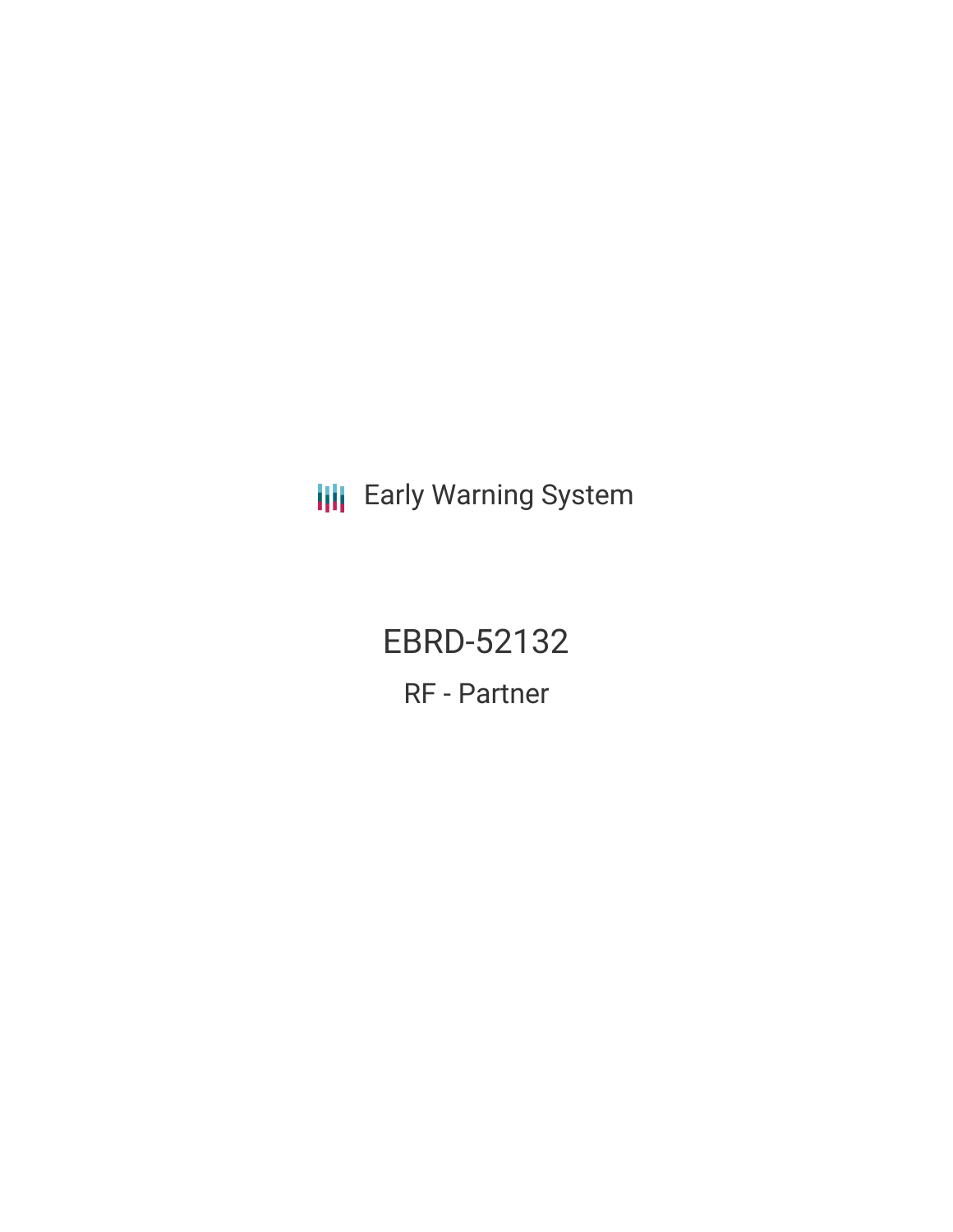

# **Quick Facts**

| <b>Countries</b>               | Bosnia and Herzegovina                                  |
|--------------------------------|---------------------------------------------------------|
| <b>Financial Institutions</b>  | European Bank for Reconstruction and Development (EBRD) |
| <b>Status</b>                  | Approved                                                |
| <b>Bank Risk Rating</b>        | FI                                                      |
| <b>Voting Date</b>             | 2020-05-12                                              |
| <b>Borrower</b>                | <b>MKF Tuzla</b>                                        |
| <b>Sectors</b>                 | Finance                                                 |
| <b>Investment Type(s)</b>      | Loan                                                    |
| <b>Investment Amount (USD)</b> | $$6.03$ million                                         |
| <b>Project Cost (USD)</b>      | $$6.03$ million                                         |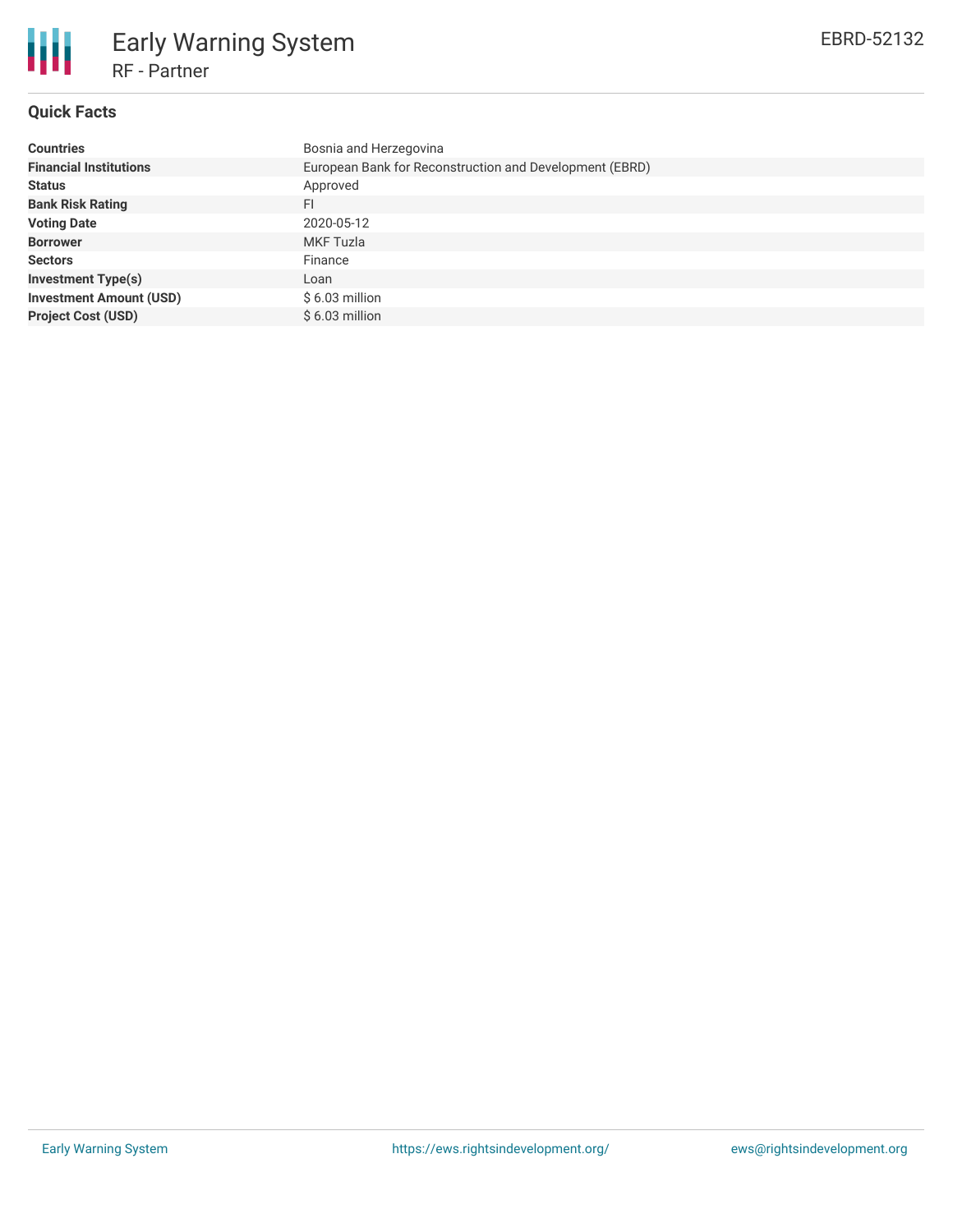

# **Project Description**

A senior unsecured loan to Partner MKF Tuzla ("Partner" or the "company"), the third largest non-deposit microfinance institution in BiH, of up to EUR 5m (the "loan") extended under the EBRD Resilience Framework and split in two equal tranches, with tranche A committed in the amount of EUR 2.5m and tranche B uncommitted.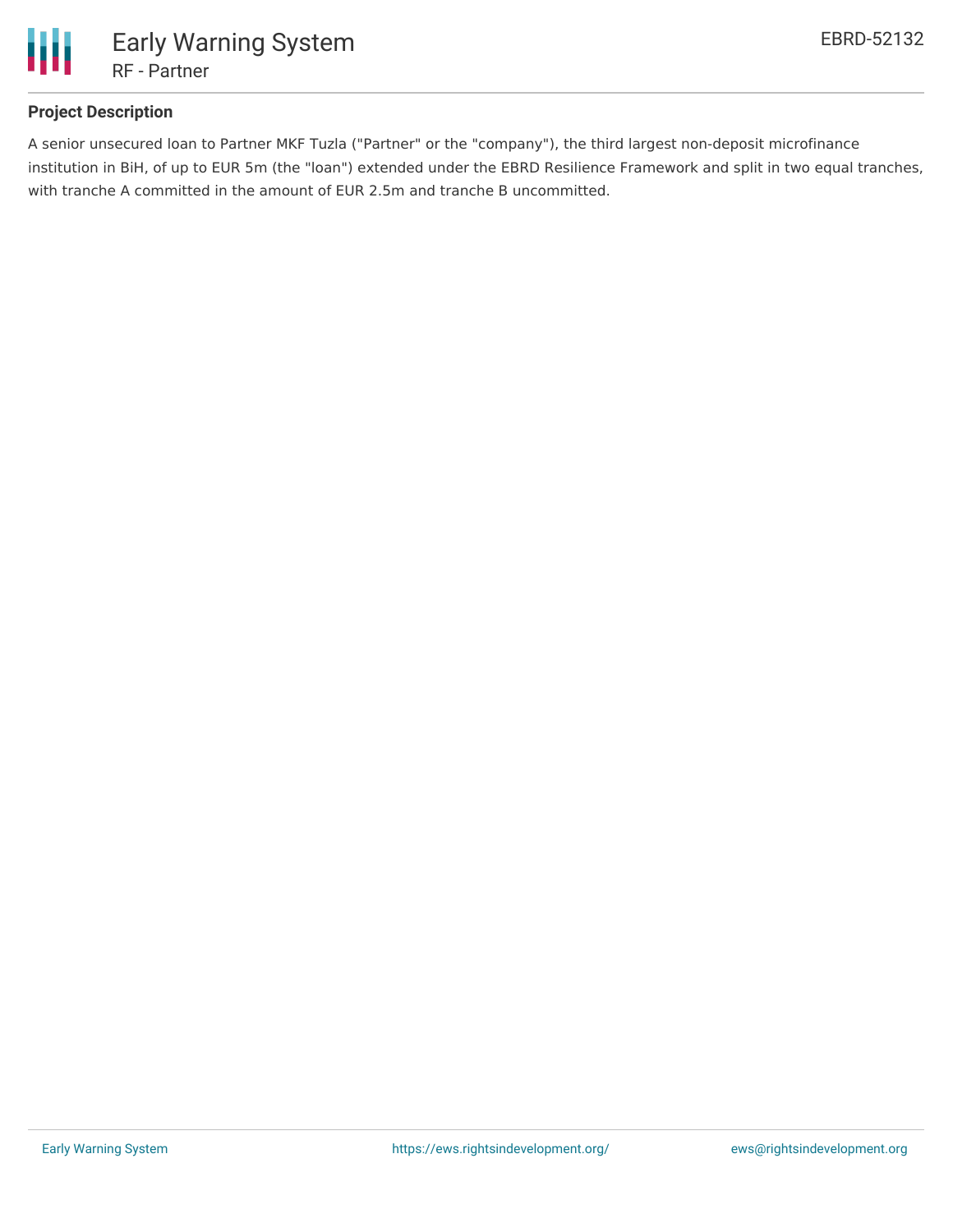

## **Investment Description**

European Bank for Reconstruction and Development (EBRD)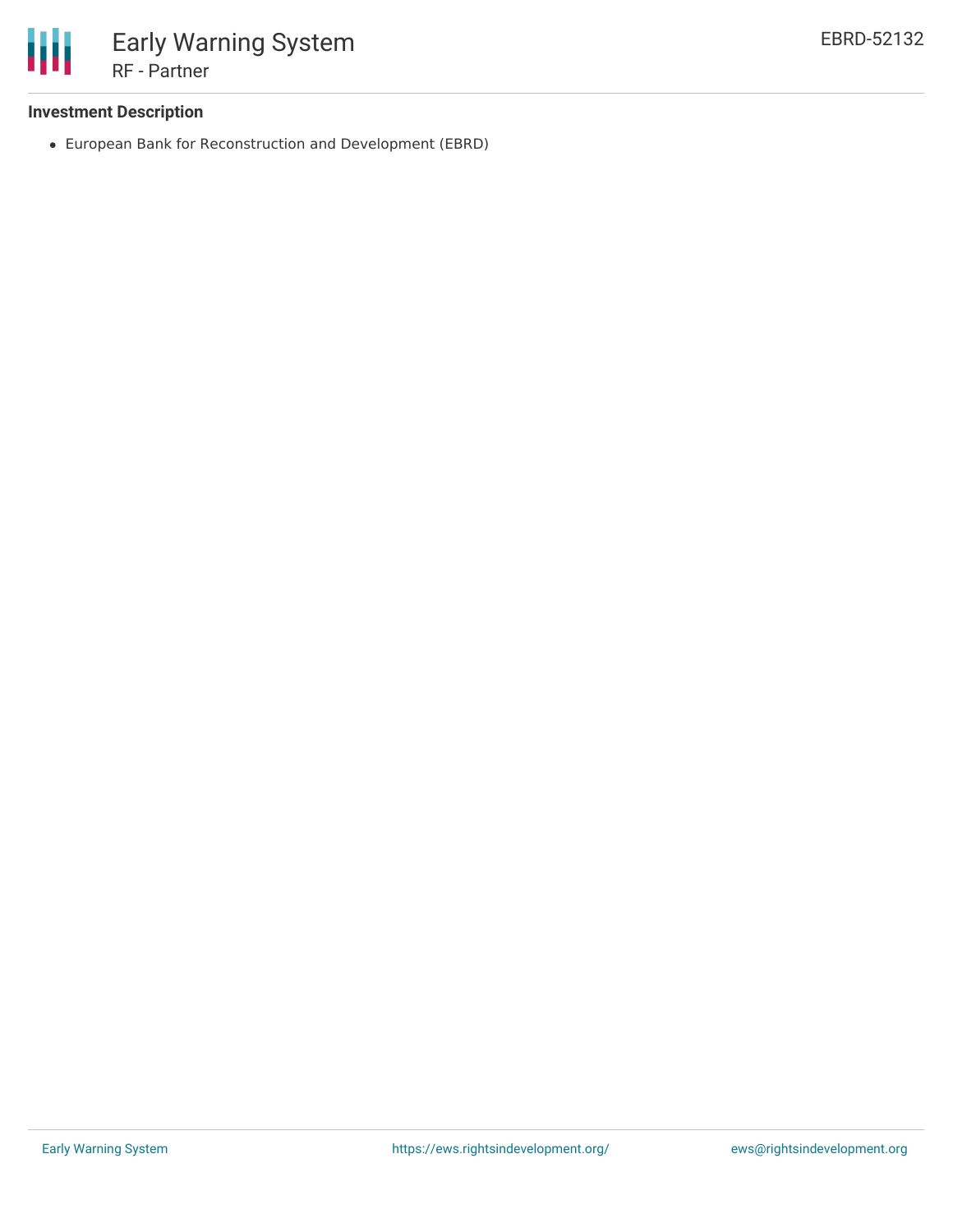# **Contact Information**

## ACCOUNTABILITY MECHANISM OF EBRD

The Project Complaint Mechanism (PCM) is the independent complaint mechanism and fact-finding body for people who have been or are likely to be adversely affected by an European Bank for Reconstruction and Development (EBRD)-financed project. If you submit a complaint to the PCM, it may assess compliance with EBRD's own policies and procedures to prevent harm to the environment or communities or it may assist you in resolving the problem that led to the complaint through a dialogue with those implementing the project. Additionally, the PCM has the authority to recommend a project be suspended in the event that harm is imminent. You can contact the PCM at pcm@ebrd.com or you can submit a complaint online using an online form, http://www.ebrd.com/eform/pcm/complaint form?language=en. You can learn more about the PCM and how to file a complaint at http://www.ebrd.com/work-with-us/project-finance/project-complaint-mechanism.html.